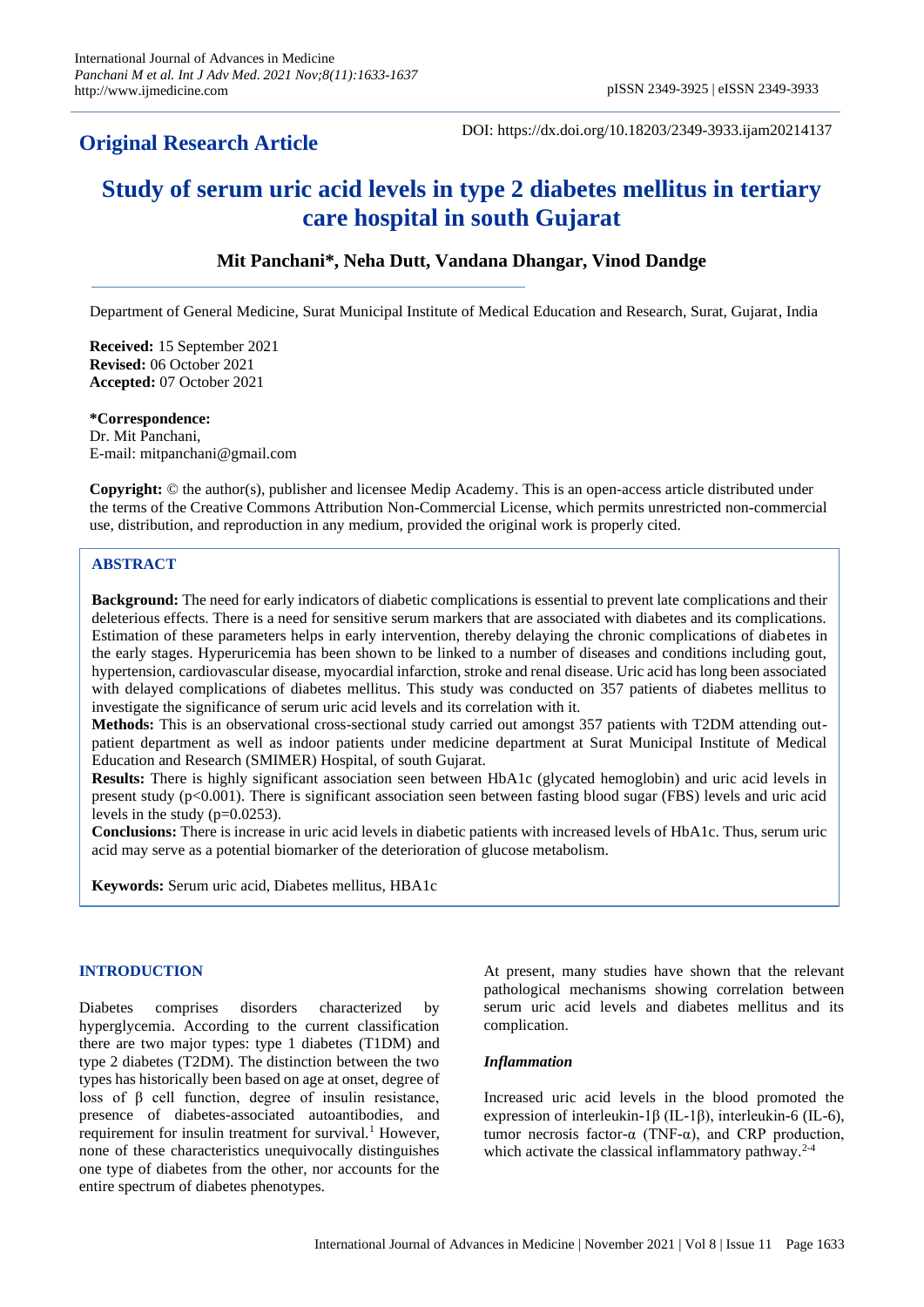#### *Oxidative stress*

Excessive uric acid will lead to an increase in reactive oxygen species (ROS) production, which leads to inflammation and dysfunction in the vessel.<sup>5</sup> UA is a powerful antioxidant that can remove superoxide and hydroxyl radicals in plasma, and UA has prooxidant effects in vascular tissue by increasing ROS production, such as H2O2.<sup>5</sup> UA-mediated oxidative stress-induced lipid peroxidation, DNA damage, and activation of inflammatory factors finally lead to cellular damage.<sup>5</sup> Oxidative stress also can affect the expression of insulin gene, causing a decrease in insulin secretion.<sup>6</sup>

#### *Endothelial dysfunction*

Endothelial dysfunction is characterized by deficiencies in the synthesis and/or bioavailability of endotheliumderived nitric oxide  $(NO)$ .<sup>7</sup> In addition, UA reduces endothelial NO bioavailability in humans.8 Uric acid inhibits proliferation and migration of endothelial cells and NO secretion.<sup>3</sup> Uric Acid (UA) can react with NO to form 6-aminouracil, UA-dependent ROS reacts with NO to form peroxynitrite, and UA can hold back L-arginine uptake and stimulate L-arginine degradation.<sup>9</sup> As a result of the effects of hyperglycemia and neurohormonal activation, UA levels are independently associated with endothelial dysfunction in animals and humans, thereby promoting hypertension.<sup>10</sup>

#### *Inhibiting insulin pathway*

UA directly inhibits the trigger of insulin signalling pathway by an ectonucleotide pyrophosphatase/ phosphodiesterase 1 (ENPP1) recruitment at the receptor level.11 All factors interference with glucose homeostasis and insulin sensitivity promotes the development of diabetes.12-14

This study is about estimation of serum uric acid levels in patients with type 2 diabetes mellitus (T2DM) and to find out correlation between serum uric acid & glycemic status in patients with T2DM.

# **METHODS**

This is an observational cross-sectional study carried out amongst 357 patients with T2DM attending out-patient department and indoor patients under medicine department at Surat Municipal Institute of Medical Education and Research (SMIMER) Hospital, of south Gujarat, which was carried out after getting approval from Institutional Ethics Committee. Patients included are of age group between 30-70 years having T2DM, which is defined as fasting blood glucose (FBS) concentration ≥126 mg/dl and on oral hypoglycaemic medication or insulin for treatment. Patients with hypertension, coronary artery disease, cerebrovascular disease, renal disease, suffering from gout and taking any drugs that alters uric acid levels are excluded. 5 ml of plain venous blood sample after overnight fasting was obtained by venepuncture. For post prandial blood sugar (PPBS), blood sample was collected 2 hours after the breakfast. For HbA1C estimation 2 ml of EDTA blood sample was collected. This was followed by centrifugation and then sample was processed immediately after collection. Serum uric acid estimated by uricase method. HBA1c is estimated by immunoturbidimetric method. FBS and PPBS by oxidase / peroxidase method. Data entry and statistical analysis was performed with the help of IBP Statistical package for social sciences (SPSS) version 22. In the present study, the statistical methods used for quantitative data were descriptive statistics presented by n, Mean, Standard Deviation and Range. For qualitative data, frequency count, n and percentage were put in tabular columns. To analyse the data, appropriate statistical tests were applied. To compare the difference between variances in the subjects, unpaired Student's t test and Chi square test were used.

#### **RESLUTS**

In the present study, the mean and standard deviation for age in the study subjects is  $52.0 \pm 8.46$  years respectively. The age distribution is as shown in table 1 below.

#### **Table 1: Age wise distribution.**

| Age (in years)  | No of patients $(n=357)$ |
|-----------------|--------------------------|
| $31 - 40$       | 31 (8.68%)               |
| $41 - 50$       | 140 (39.22%)             |
| $51 - 60$       | 115 (32.22%)             |
| >60             | 71 (19.88%)              |
| <b>Total</b>    | 357 (100%)               |
| <b>Mean Age</b> | $52.0 + 8.46$            |

#### **Table 2: Distribution based on duration of DM.**

| <b>Duration of DM</b><br>(years)      | No of patients $(n=357)$ |
|---------------------------------------|--------------------------|
| $\leq$ 1                              | $0(0\%)$                 |
| $1 - 5$                               | 132 (36.97%)             |
| $6-10$                                | 166 (46.50%)             |
| >10                                   | 59 (16.53%)              |
| <b>Total</b>                          | 357 (100%)               |
| <b>Mean duration of DM</b><br>(vears) | $7.44 + 4.52$            |

In the present study, the number of male patients is 234 (65.55%) which is higher than number of females i.e., 123 (34.45%). The ratio of male:female is 1.90:1.

In the present study, majority of patients  $(n=166(46\%))$ have duration of diabetes between 6-10 years, the least duration of diabetes is 12 months while the maximum duration is 25 years. The mean duration of diabetes was 7.44±4.52 years. The distribution is displayed in table 2.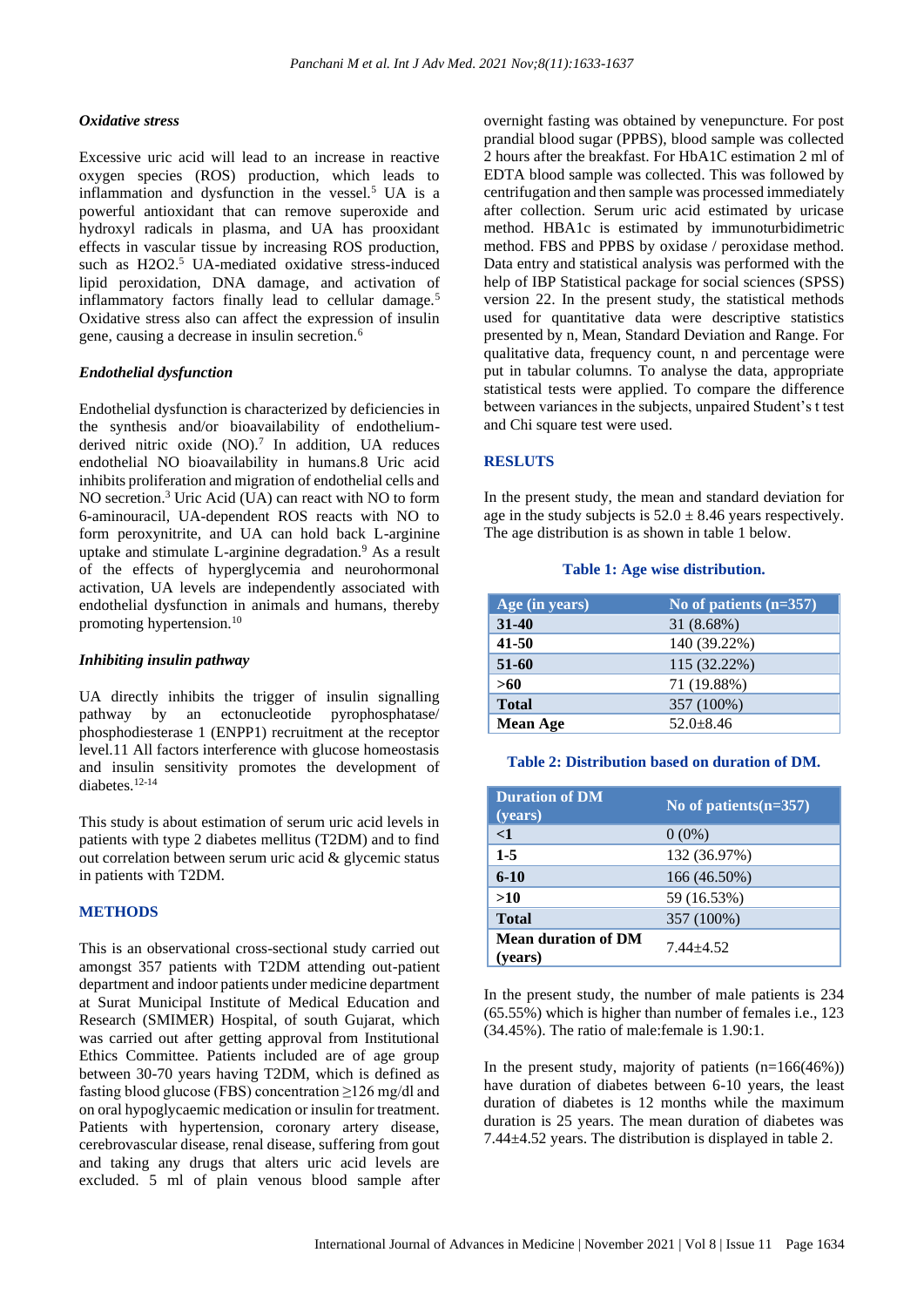The following table 3 shows various biochemical parameters in this study.

# **Table 3: Distribution based on biochemical parameters.**

| <b>Biochemical parameters</b>                      | <b>Mean±SD</b>     |
|----------------------------------------------------|--------------------|
| Haemoglobin $(Hb)$ (gm/dL)                         | $11.08 \pm 1.68$   |
| Total count (cmm <sup>3</sup> )                    | 6758.76±1784.14    |
| Platelet $\text{(cmm}^3)$                          | 253604.48±106542.6 |
| FBS(mg/dL)                                         | $169.44 + 42.68$   |
| $PPBS$ (mg/dL)                                     | 246.75±67.44       |
| Hb1Ac $(\% )$                                      | $8.20 \pm 1.68$    |
| Uric acid (mg/dL)                                  | $5.98 \pm 1.30$    |
| S. creatinine (mg/dL)                              | $0.94 \pm 0.13$    |
| S. bilirubin $(mg/dL)$                             | $0.91 \pm 0.25$    |
| Total cholesterol (mg/dL)                          | $198.11 + 44.94$   |
| <b>High density lipoprotein</b><br>$(HDL)$ (mg/dL) | $41.88 + 5.05$     |
| Low density lipoprotein<br>$(LDL)$ (mg/dL)         | $106.52 + 31.56$   |
| <b>Alanine phosphatase (ALP)</b><br>(IU/L)         | $21.14 + 7.85$     |
| Alanine transaminase (AST)<br>(IU/L)               | 21.53+7.96         |

In the present study, it is found that number of patients with abnormal levels of uric acid levels are 133 (37.25%) (i.e. male 81 (22.68%) and female 52 (14.56%)), while normal levels of uric acid are found in 224 (62.75%) patients.

In the present study, there is significant association seen between HbA1c and uric acid levels. Also, significant association is seen between FBS levels and uric acid levels. High uric acid levels were seen more in subjects with raised FBS levels and similarly there is significant association between PPBS levels and UA levels. The distribution is as show in table 4 below.

#### **DISCUSSION**

The need for early indicators of diabetic complications is essential to prevent late complications and their detrimental / deleterious effects. There is a need for sensitive serum markers that are associated with diabetes and its complications. Estimation of these parameters helps in early intervention, thereby delaying / reverting the chronic complications of diabetes in the early stages.

Hyperuricemia has been shown to be linked to a number of diseases and conditions including gout, hypertension, cardiovascular disease, myocardial infarction, stroke and renal disease.

The mean age of the present study is correlated with others studies mentioned in table 5 below.

The male:female ratio of the present study is correlated with the other studies mentioned in table 6 below.

### **Table 5: Comparison between other studies and present study for age.**

|                                | Mean age (years)        |
|--------------------------------|-------------------------|
| Rao et al $^{15}$              | 55.89 years             |
| Talwar et al <sup>16</sup>     | 56.51 $\pm$ 12.95 years |
| Shrishanth et al <sup>17</sup> | 59.04 $\pm$ 13.47 years |
| Sidhu et al $^{18}$            | $54.6 \pm 10.05$ years  |
| <b>Present study</b>           | $52.0 \pm 8.46$ years   |

#### **Table 6: Comparison between other studies and present study for gender.**

|                                | <b>Male: Female Ratio</b> |
|--------------------------------|---------------------------|
| Talwar et al <sup>16</sup>     | 1.17:1                    |
| Marwah et al <sup>21</sup>     | 1.18:1                    |
| Shrishanth et al <sup>17</sup> | 1.35:1                    |
| Grover et al <sup>19</sup>     | 1.38:1                    |
| Datta et al $^{20}$            | 2.08:1                    |
| <b>Present study</b>           | 1.90:1                    |

#### **Table 7: Comparison between other studies and present study for uric acid levels.**

| <b>Authors</b>             | <b>Prevalence of uric acid</b> |
|----------------------------|--------------------------------|
| Rao et al $^{15}$          | 29.58%                         |
| Shrishanth et al $17$      | 36.6%                          |
| Datta et al <sup>20</sup>  | 35.3%                          |
| Marwah et $al21$           | 47.2%                          |
| Grover et al <sup>19</sup> | 64%                            |
| <b>Present study</b>       | 37.25%                         |

In the present study, the proportion of T2DM patients is almost unequal (approximately ranges from 20-45%) for different durations of T2DM since diagnosis (<5 years, 5- 10 years, and >10 years). The mean duration of T2DM is 7.44±4.52 years compared to the study by Oshin et al, where the mean duration of diabetes was found to be 9.06±4.121 years i.e. maximum population was having diabetes of duration 5-10 years.<sup>22</sup>

In the present study, 106 (29.69%) patients were suffering from anaemia and 54 (15.12%) patients with dyslipidemia. However, mean Hb (11.08±1.68 gm/dL) and Lipid profile (Total Cholesterol-198.11±44.94 mg/dL; HDL 41.88±5.05 mg/dL; LDL 106.52±31.56 mg/dL) were found to be in normal range respectively. Moreover, blood sugar profile was also found higher from normal range such as FBS (169.44±42.68 mg/dL), PPBS (246.75±67.44 mg/dL) and HbA1C (8.20±1.68gm%). In similar study done by Barma et al, the mean FBS was 132.5±68.2 mg% and PPBS was 193.9 $\pm$ 100.1 mg%, the mean HbA1c was 7.7 $\pm$ 2.2%, total cholesterol was 188.5±25.8 mg%, triglyceride 146.0±32.2 mg%, low density lipoprotein (LDL) 106.5±25.5 mg%,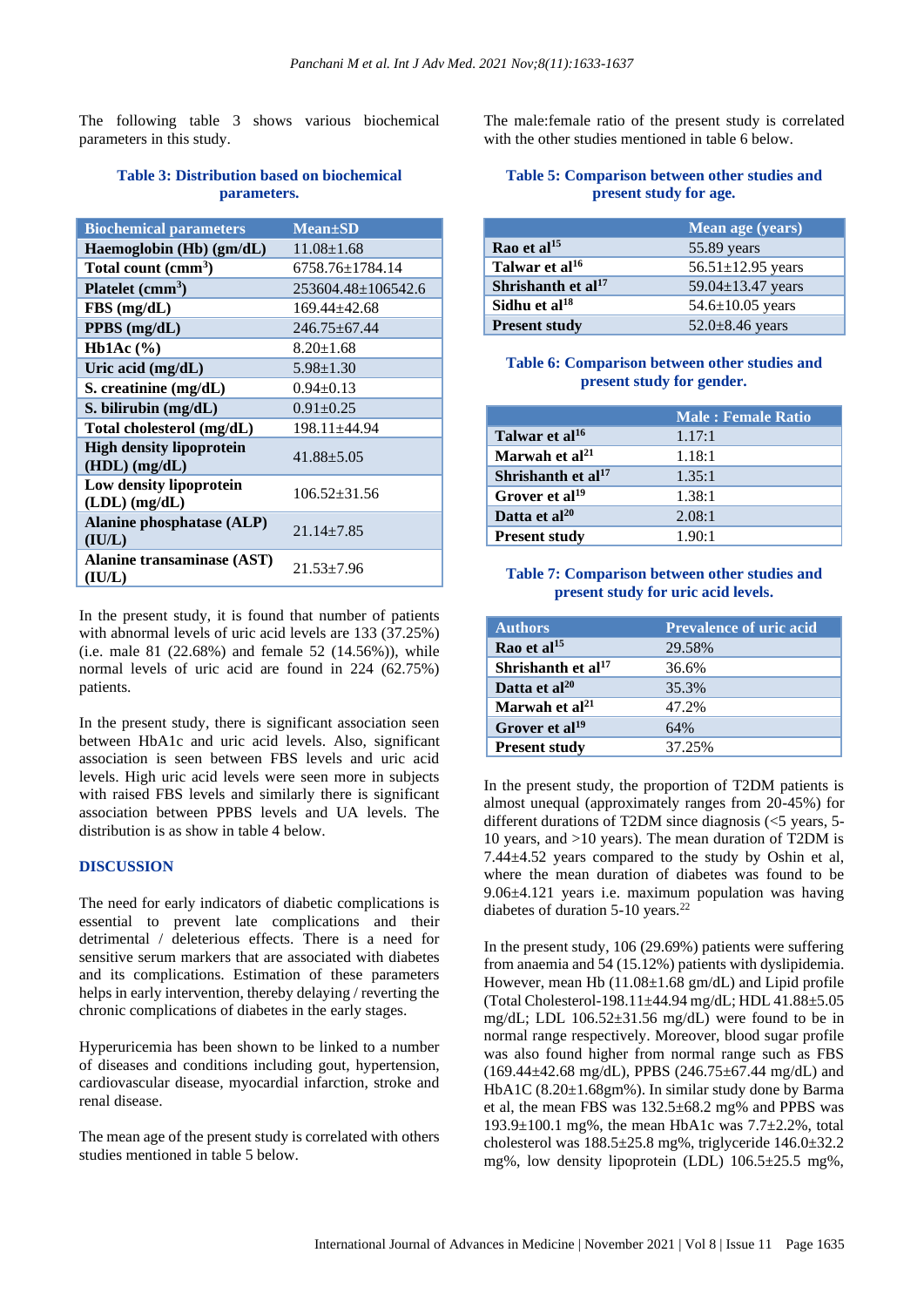high density lipoprotein (HDL) 49.8 $\pm$ 7.1 mg% and very low density lipoprotein (VLDL)  $32.1 \pm 7.0$  mg%.<sup>23</sup>

In addition, Oshin et al had observed the mean FBS was 196.12±4.12 mg/dL, mean PPBS was 303.26±115.38 mg/dL and HbA1c was 10.95±2.36%.<sup>22</sup> The mean total cholesterol was 155.55±51.37 mg/dL, mean HDL 41.05±6.98 mg/dL, mean LDL 84.50±24.21 mg/dL, and mean triglyceride was 131.46±62.300 mg/dL.

In this study, the percentage of patients with abnormal uric acid was 37.25% which was higher compared to Rao et al, Shrishanth et al and Datta et al while lower compared to other studies such as Marwah et al and Grover et al as shown in table 7 below.15,17,19,20

The increase in uric acid levels is not associated with age, gender, duration of DM and family history of DM in the present study (p>0.05) which is similar with other study by Datta et al.<sup>20</sup>

In present study, there is highly significant association seen between HbA1c and uric acid levels (p<0.001). There is significant association seen between FBS and uric acid levels (p=0.0253). High uric acid levels are seen more in subjects with raised FBS and similarly there is significant association between PPBS levels and uric acid levels  $(p=0.0209)$ . Similarly, study done by Sidhu GK et al18, Marwah et al, Talwar et al, and Shrishanth et al states that increased FBS, PPBS and HbA1C levels are statistically significant with raised uric acid levels in diabetic patients  $(p<0.01).$ <sup>16,17,21</sup>

The major limitation of the study is the cross-sectional nature of the data which may preclude the findings regarding the temporal nature of the relationship between SUA and diabetes. Therefore, even though there were some independent traditional confounders such as age, bodymass index, total cholesterol and triglycerides, but it was difficult to confirm the cause-effect relationship.

# **CONCLUSION**

The present study is predominated by male gender and older adult age years. About one-third subjects with high serum uric acid levels were associated with diabetes mellitus. Our data is suggestive of positive correlation between altered blood glucose and serum uric acid levels and also between serum uric acid and HbA1c levels. There was an increase in uric acid levels in diabetic patients with increased levels of HbA1c. Thus, serum uric acid may serve as a potential biomarker of the deterioration of glucose metabolism.

#### **ACKNOWLEDGEMENTS**

I would like to thank Dr. Vipul sir, Head of Unit for his guidance, and analysis of data and helping in completion of the study.

*Funding: No funding sources Conflict of interest: None declared Ethical approval: The study was approved by the Institutional Ethics Committee*

# **REFERENCES**

- 1. Leslie RD, Palmer J, Schloot NC, Lernmark A. Diabetes at the crossroads: relevance of disease classification to pathophysiology and treatment. Diabetologia. 2016;59:13-20.
- 2. Johnson RJ, Kang DH, Feig D. Is there a pathogenetic role for uric acid in hypertension and cardiovascular and renal disease? Hypertension. 2003;41(6):1183-90.
- 3. Kang DH, Park SK, Lee IK, Johnson RJ. Uric acidinduced C-reactive protein expression: implication on cell proliferation and nitric oxide production of human vascular cells. Journal of the American Society of Nephrology. 2005;16(12):3553-62.
- 4. Maahs DM, Caramori L, Cherney DZI. Uric acid lowering to prevent kidney function loss in diabetes: the preventing early renal function loss (PERL) allopurinol study. Current Diabetes Reports. 2013;13(4):550-9.
- 5. Yu MA, Sanchez-Lozada LG, Johnson RJ. Oxidative stress with an activation of the renin-angiotensin system in human vascular endothelial cells as a novel mechanism of uric acid-induced endothelial<br>dysfunction. Journal of Hypertension. dysfunction. Journal of Hypertension. 2010;28(6):1234-42.
- 6. Matsuoka T, Kajimoto Y, Watada H. Glycationdependent, reactive oxygen species-mediated suppression of the insulin gene promoter activity in HIT cells. Journal of Clinical Investigation. 1997;99(1):144-50.
- 7. Hsueh WA, Lyon C.J, Quiñones MJ. Insulin resistance and the endothelium. The American Journal of Medicine. 2004;117(2):109-17.
- 8. Zoccali C, Maio R, Mallamaci F, Sesti G, Perticone F. Uric acid and endothelial dysfunction in essential hypertension. Journal of the American Society of Nephrology. 2006;17(5):1466-71.
- 9. Johnson RJ, Nakagawa T, Sanchez-Lozada LG. Sugar, uric acid, and the etiology of diabetes and obesity. Diabetes. 2013;62(10):3307-15.
- 10. Erdogan D, Gullu H, Caliskan M. Relationship of serum uric acid to measures of endothelial function and atherosclerosis in healthy adults. International Journal of Clinical Practice. 2005;59(11):1276-82.
- 11. Tassone EJ, Cimellaro A, Perticone M. Uric acid impairs insulin signaling by promoting Enpp1 binding to insulin receptor in human umbilical vein endothelial cells. Frontiers in Endocrinology. 2018;9(98).
- 12. Perticone F, Maio R, Sciacqua A. Endothelial dysfunction and C-reactive protein are risk factors for diabetes in essential hypertension. Diabetes. 2008;57(1):167-71.